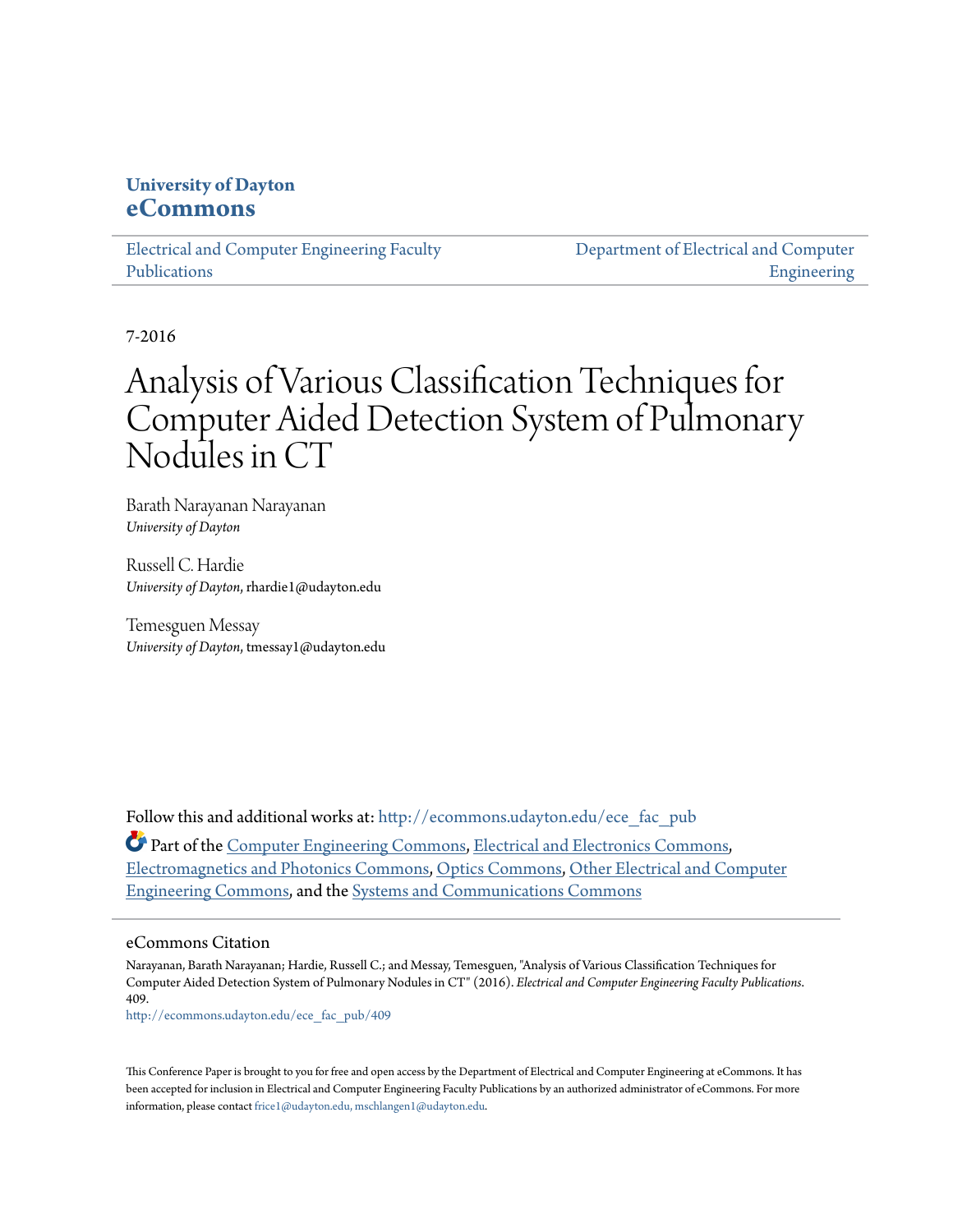# **Analysis of Various Classification Techniques for Computer Aided Detection System of Pulmonary Nodules in CT**

Barath Narayanan Narayanan, Russell C. Hardie, Temesguen M. Kebede Department of Electrical and Computer Engineering University of Dayton, Dayton, OH 45469, USA Email: {narayananb1, rhardie1, tmessay1}@udayton.edu

*Abstract* **- Lung cancer is the leading cause of cancer death in the United States. It usually exhibits its presence with the formation of pulmonary nodules. Nodules are round or oval-shaped growth present in the lung. Computed Tomography (CT) scans are used by radiologists to detect such nodules. Computer Aided Detection (CAD) of such nodules would aid in providing a second opinion to the radiologists and would be of valuable help in lung cancer screening. In this research, we study various feature selection methods for the CAD system framework proposed in FlyerScan. Algorithmic steps of FlyerScan include (i) local contrast enhancement (ii) automated anatomical segmentation (iii) detection of potential nodule candidates (iv) feature computation & selection and (v) candidate classification. In this paper, we study the performance of the FlyerScan by implementing various classification methods such as linear, quadratic and Fischer linear discriminant classifier. This algorithm is implemented using a publicly available Lung Image Database Consortium – Image Database Resource Initiative (LIDC-IDRI) dataset. 107 cases from LIDC-IDRI are handpicked in particular for this paper and performance of the CAD system is studied based on 5 example cases of Automatic Nodule Detection (ANODE09) database. This research will aid in improving the nodule detection rate in CT scans, thereby enhancing a patient's chance of survival.** 

*Index Terms* **– Computed Tomography, Computer Aided Detection System, Lung Cancer, Fischer Linear Discriminant Classifier, Quadratic Classifier, Neural Network.** 

#### I. INTRODUCTION

UNG cancer is the leading cause of cancer death in the **LUNG** cancer is the leading cause of cancer death in the United States. According to the National Cancer Institute, 158,080 lung cancer cases are expected by the end of 2016 [1]. Early detection of potentially cancerous nodules could improve patients' chances of survival [2]. Nodules are round or oval shaped growth present in the lung. Imaging techniques such as Computed Tomography (CT) and chest radiographs are used in order to detect such cancerous nodules. In the Early Lung Cancer Action Project, low dose CT has proven to be more effective than chest radiographs [2]. These imaging techniques, especially low-dose CT, have been successful in the initial screening of lung cancer detection. In this research, we primarily focus on CT. Early detection of such potentially cancerous nodules is a problem attracting great interest. These

nodules are approximately round or oval shaped lesions present in the lung with well-defined boundaries. In high resolution CTs, it is not only possible to identify such nodules but also make some useful measurements regarding its shape, volume, etc. In certain Medical Imaging modality, CT provides numerous slices of image data which can be time consuming and potentially fatiguing for radiologists to study. Also, dealing with this bulk volume of CT data is quite a challenge. Thus, Computer Aided Detection (CAD) for automatically identifying such pulmonary nodules on CT is very essential and would be of great help for lung cancer screening. This CAD system would eventually enhance the work flow of radiologist.

Extensive research has been done on automatic detection of lung cancer nodules for the last few decades. However, there is still scope for further improvement. A typical CAD system contains a front end detector, candidate segmentator and a feature based classifier/neural network to distinguish the candidates. Sensitivity of these modules [3, 4] is undoubtedly one of the parameters that could be improved.

One area for improvement, we believe, is within the design of feature-based classifiers. We improvise by identifying a *best* set of features that are necessary for a particular type of classifier to distinguish nodules from non-nodules by looking into existing set of feature selection methods and also by identifying set of features that performs well across various set of classifiers. We also study the performance of various classification techniques that would enhance the performance of existing CAD system by locking into certain set of features. Till date, not much study has examined this portion of backend processor. Implementation of this feature-based classification technique is an interesting area to explore. We provide our findings and results for Lung Image Database Consortium Image and Image Database Resource Initiative (LIDC-IDRI) and Automatic Nodule Detection (ANODE09) database.

The remainder of this report is organized as follows. Section 2 presents the necessary background about existing CAD systems. Section 3 provides a brief description about the databases that are employed in this research. Section 4 elucidates the proposed methods. Section 5 presents the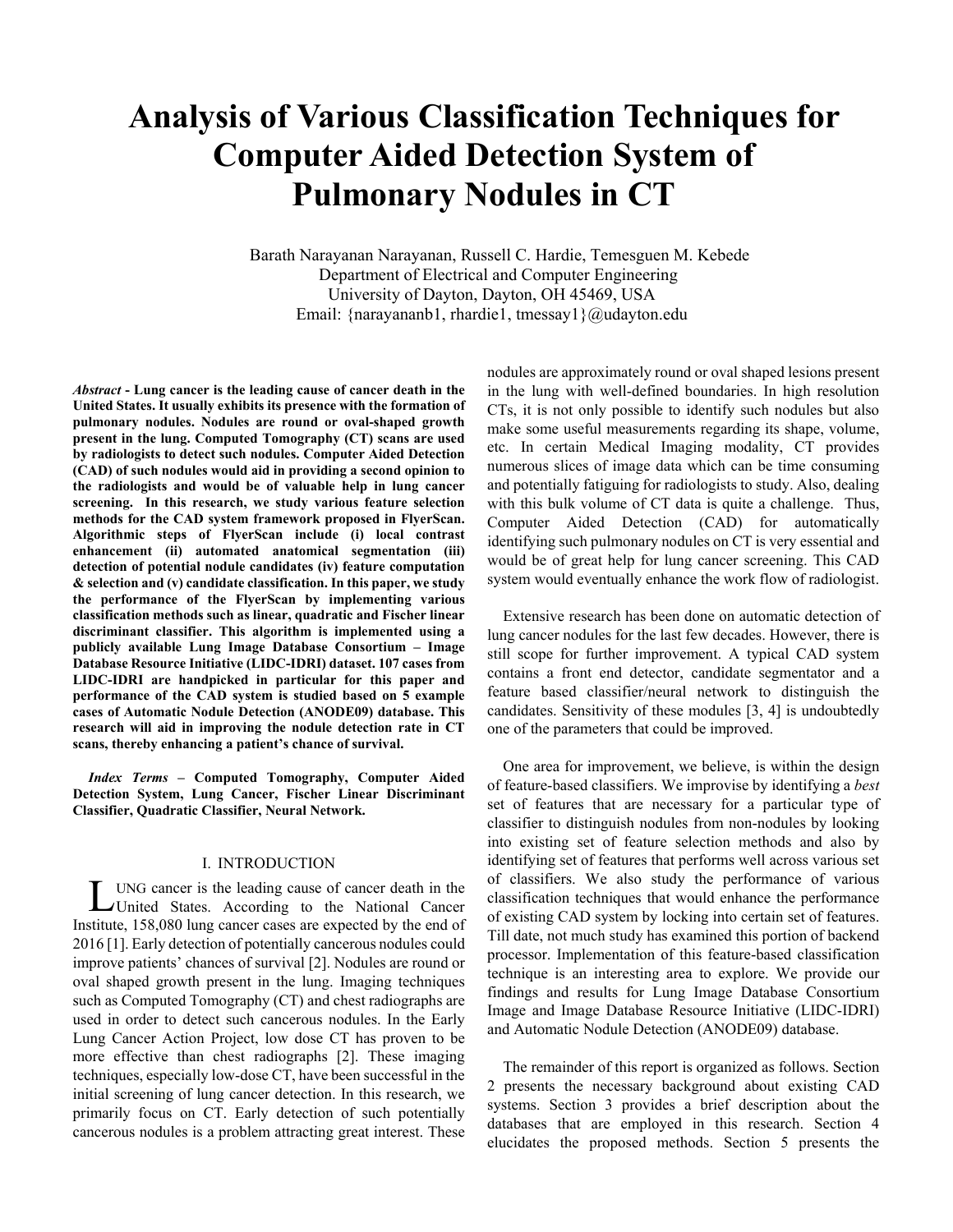experimental results obtained using the proposed methods. Finally, conclusions are offered in Section 6.

### II. REVIEW OF RELATED WORK

Automated CAD of lung nodules has been an active field of research and several CAD systems have been proposed in the literature [3]. In this paper, we primarily follow the footsteps of the CAD system proposed in [3] and it would serve as the benchmark for our proposed CAD system.

For instance, [5] utilizes the 'N-Quoit filter', [6] describes the diagnosis rules based on fuzzy clustering. In 1999, [7], a hybrid classifier combining an unsupervised and a supervised model was designed to improve classification performance of malignant and benign masses in Mammograms. In 2001, an improved system that combines 2-D and 3-D feature analysis along with linear discriminant classifier was proposed in [8]. Another system [9] was designed based on improved templatematching technique built on genetic algorithm. [10] proposed new gradient concentration features for recognizing polyps. [11] presented a detection system that uses a surface normal overlap technique along with simple rule-based classifier to attenuate False Positive (FP) findings. [12] applies various classification techniques such as support vector machine, kernel Fisher discriminant, AdaBoost for automated classification. [13] uses a localized search method based on anatomical classification to detect potential nodule candidates in chest radiographs. [14] incorporated a dot enhancement filter for candidate selection and a neural classifier for reduction of FPs. [15] proposed a novel CAD system for identifying lung nodules in 2-D chest radiographs that comprises of a novel weighted multiscale convergence-index filter and an adaptive distance based threshold algorithm for potential candidates segmentation. A set of 114 features are computed for each candidate. Gaussian Bayes Linear classifier (GBL), Fisher Linear Discriminant (FLD) and quadratic classifier are compared in [15] as well. In this research, we primarily follow the footsteps of the CAD system proposed in [3] and it would serve as the benchmark for our system. Figure 1 represents the block diagram of the CAD system presented in [3].

For this research, we focus on front end detector systems in [3] where front end detection is performed using the following methods (i) image down-sampling & orientation (ii) Local contrast enhancement (iii) 3-D lung segmentation (iv) 3-D detection of potential nodule candidates and segmentation. At first, CT data is oriented consistently and down-sampled later. Down sampling is done to increase the resolution compatibility between the training and testing data. Image down-sampling is also performed to reduce the processing time and for noise smoothing. 3-D Lung Segmentation along with potential candidate detection and segmentation is performed on the oriented and down-sampled CT scans as described in [3]. Figure 2 shows the typical front end detector result for a case from LIDC-IDRI - Case 0001.



**Figure 1**: Top level block diagram of the CAD system proposed in [3]



**Figure 2**: Typical Front end detector result for LIDC-IDRI: Case 0001

#### III. DATABASES USED

#### *A. ANODE Database*

The Automatic Nodule Detection 2009 (ANODE09) dataset comprises of 55 anonymized CT Scans [16]. 5 out of these 55 scans are set as examples and are available with radiologist annotations. These 5 example cases serve as testing dataset for this research. However, the radiological annotations of these 50 cases are not available publicly.

The ANODE09 database were observed by 3 radiologists; Nodules detected were classified into two different categories relevant and irrelevant. Irrelevant nodules are findings below 4mm. In the 5 example cases, there are 39 relevant nodules and 31 irrelevant ones are noted whereas in the 50 testing cases, 207 relevant and 433 irrelevant findings are recorded.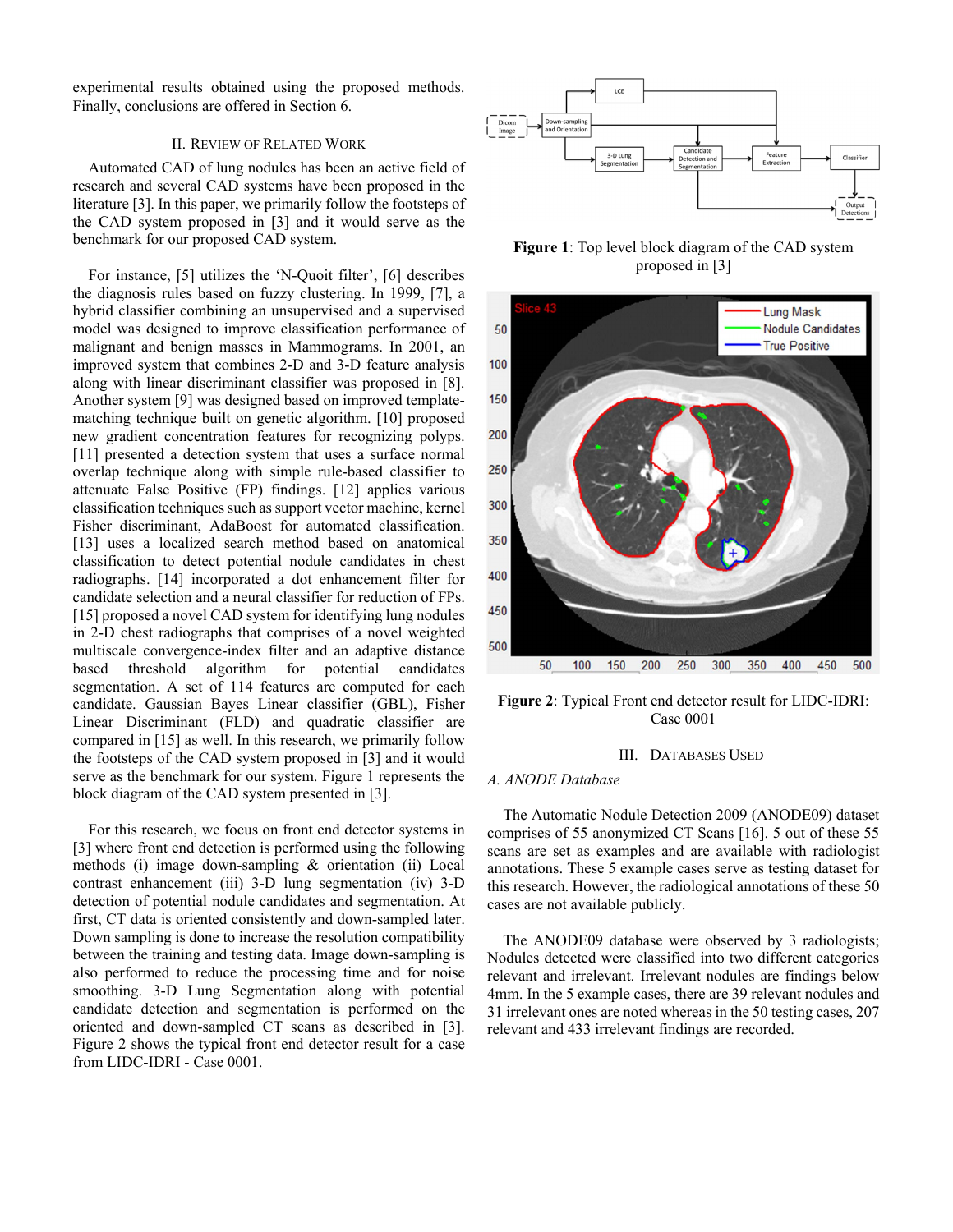#### *B. LIDC-IDRI Database*

LIDC–IDRI is a publicly available database in the National Biomedical Imaging Archive (NBIA) [17]. The LIDC data has been collected from various sites in the United States. This established database was initiated by the National Cancer Institute (NCI) which was further enhanced by the Foundation of the National Institutes of Health (FNIH) along with Food and Drug Administration (FDA). The LIDC/IDRI contains 1018 CT scans and each of them have been studied by at least one of the radiologists. In the initial blinded-read phase, each radiologist annotated the CT scan independently and marked lesions. Later, each radiologist independently reviewed their own markings along with the markings of the other three radiologists to render their final opinion. There is some dissent among the radiologists about many of their nodule findings even after the second session of study. This database contains '7371' lesions marked as a 'nodule' by at least one of the radiologists out of which 2669 are above 3mm.

#### IV. METHODS

We extract a set of 503 features from the segmented candidates including the 245 features mentioned in [3]. Feature selection is later processed to select the optimum set of features to aid classification. In [3], the subset of features from the computed 245 is selected based on the area under the Free Receiving Operating Curve (FROC) between 0-10 FPs. In [15], classification comparison is performed for GBL, Quadratic and FLD techniques. In this research, we primarily focus on Quadratic, Linear and FLD classifier. The performance of the CAD system is usually measured using a FROC or ANODE09 metric. By ANODE09 metric, we measure the performance of the entire CAD system provided in a single score [4]. The sensitivities are measured at: 1/8, 1/4, 1/2, 1, 2, 4 and 8 FPs per patient. Sensitivities at those particular points are averaged to get an overall score for the system.

#### *A. Feature Selection methods*

Now, we study the performance of various feature selection methods such as Sequential Forward Selection (SFS), Sequential Backward Removal (SBR) after SFS by locking into a particular type of classifier.

#### *1) Sequential Forward Selection*

In SFS, features are added to an empty set one-by-one. At each step, one feature is added and we measure the performance of the system. For this project, performance of the feature is either determined based on Area under the Curve (AUC) between 0-10 FPs or bin scoring metric. Bin metric system computes the overall AUC based on the ANODE scoring metric using bins with key points at :  $1/8$ ,  $1/4$ ,  $1/2$ ,  $1$ ,  $2$ ,  $4$  and  $8$  FPs per patient. Features that provide the maximum area or bin score metric value would be selected. This type of selection would help us avoid exhaustive enumeration.

#### *2) Sequential Backward Removal*

Contrasting to SFS, in SBR, we would remove features one by one based on their impact. For this scenario as well, we make use of various performance metrics. To reduce computation complexity, we try implementing SBR along with SFS to determine the best suite of features necessary for classification.

#### *B. Classification methods*

In this research, we study the following classification methods and their performance based on a particular set of features selected.

### *1) Quadratic Classifier*

As the name suggests, quadratic classifier forms a quadratic decision boundary to distinguish the patterns [18]. It is also known as a minimum error classifier for Gaussian classes with different covariance [18]. The heart of this classifier depends on the estimate of the mean and the covariance of their respective classes. The decision of quadratic classifier is based on a discriminant function (*g*) provided in equation 1.

$$
g_i(X) = (X - M_1)^T \sum_1^{-1} (X - M_1) - (X - M_2)^T \sum_2^{-1} (X - M_2) + \log(\frac{\sum_1}{\sum_2}) + 2\log(\frac{P_2}{P_1})
$$
 (1)

*X* represents the feature vector in question. *M*,  $\Sigma$  and *P* represent the mean, covariance and prior of respective classes. Corresponding class assignments are provided in equation 2.

Class Assignment = 
$$
\begin{cases} 1 & g_i(X) \le 0 \\ 2 & g_i(X) > 0 \end{cases}
$$
 (2)

#### *2) Linear Classifier*

A linear classifier forms a linear decision boundary to distinguish the patterns. It is also known as the minimum error classifier for Gaussian classes with equal covariance. Here, we have a common covariance for all the samples instead of individual covariance for respective classes. Common covariance is estimated based on the covariance of all the samples. *g* is calculated based on Equation 3 and final decision is made based on equation 2.

$$
g_i(X) = (M_2 - M_1)^T \sum_{i=1}^{n} X + 0.5 \times (M_1^T \sum_{i=1}^{n} M_1 - M_2^T \sum_{i=1}^{n} M_2) + \log \left(\frac{P_2}{P_1}\right) \tag{3}
$$

#### *3) FLD Classifier*

FLD classifier is a special case of linear classifier [18]. Here, common covariance is estimated based on the mean of covariance of the respective classes as shown in Equation 4.

$$
\Sigma = \frac{1}{2} \left( \sum_{1} + \sum_{2} \right) \tag{4}
$$

 However, *g* and final decision remains the same as mentioned in equations 3 and 2.

#### V.EXPERIMENTAL RESULTS

In this section, we present experimental results that includes FROC analysis. At first, we handpick 107 LIDC-IDRI cases from the entire dataset of 1010 cases. These cases match the thickness and spacing of 5 example cases of ANODE09 database. 107 cases of LIDC-IDRI dataset serve as the training dataset and 5 cases of ANODE09 dataset serve as the testing dataset. We shortlist the top 300 features out of the 503 features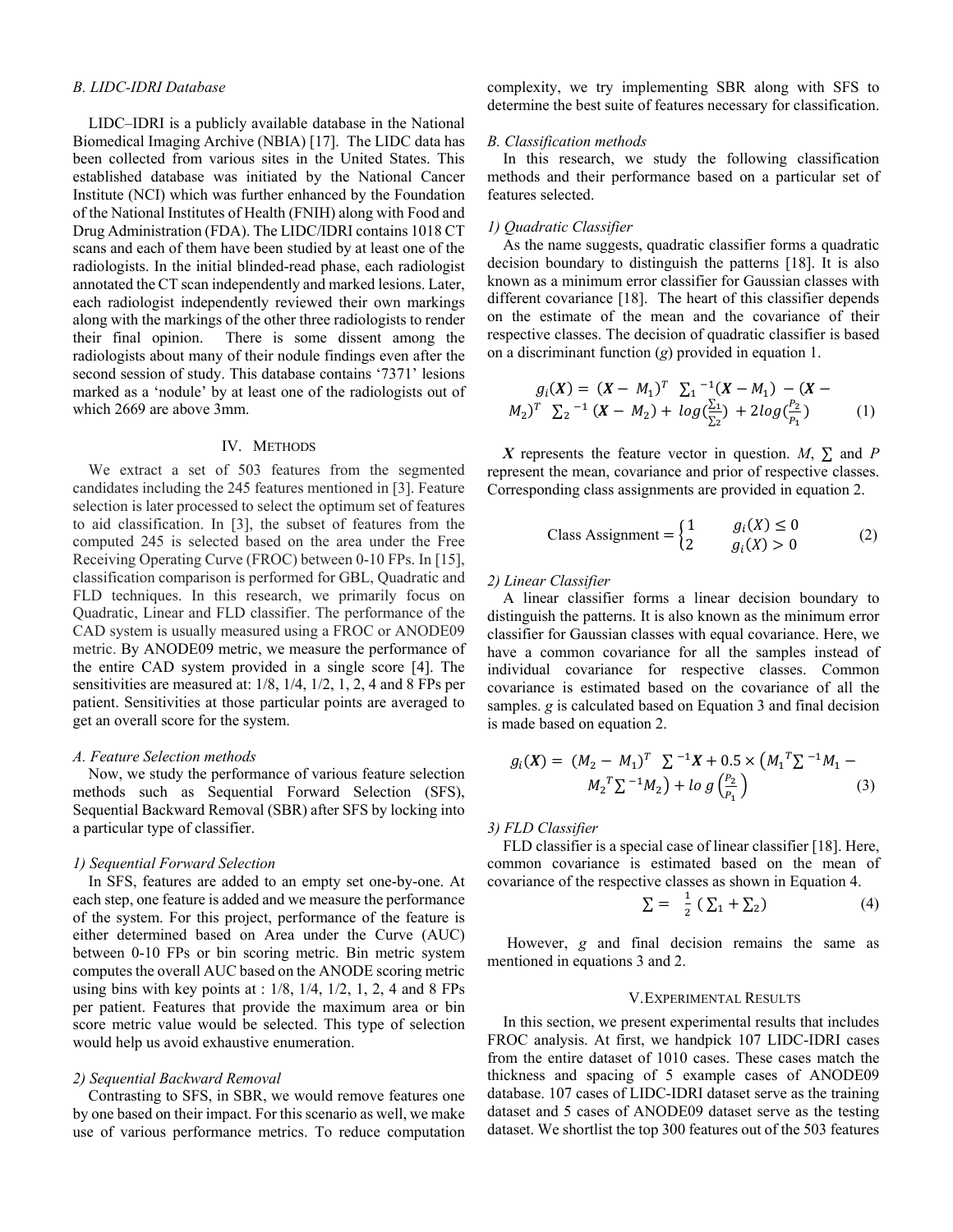available using 'rank'. Front end sensitivity of ANODE09 using the front end detector described in [3] is found to be **84.62%**. Additionally, we consider only the relevant nodules present in ANODE09 for our evaluation.

We compare the feature selection methods by locking the classification technique. FLD classification method is used in this scenario. Feature selection is conducted using k-fold validation of training dataset. We perform SFS, based on AUC between 0-10 FPs metric. Number of features selected for each type of selection is based on a knee point obtained in the SFS merit function curve. Now, we perform SBR to shortlist features from 100 features selected using SFS. SBR is performed on the bin metric scoring system.

Figures 3 and 4 show the merit function curve obtained using SFS and SBR after the application of SFS. Figure 5 shows the FROC curves obtained for the testing dataset after selection of features based on the various selection techniques mentioned using a FLD classifier. Table I shows the number of features selected using each method along with the corresponding ANODE score obtained.









**Figure 5**: FROC showing CAD performance on ANODE09 dataset as a function of features selected based on SFS, and SBR after SFS using FLD Classifier

 TABLE I Performance comparison of various feature selection methods using FLD classifier on ANODE09 dataset

| Feature<br><b>Selection</b><br>Method | No. of<br>features<br>selected | <b>ANODE</b><br><b>Score</b> | Area under<br>the curve $(0-$<br><b>10 FPs)</b> |
|---------------------------------------|--------------------------------|------------------------------|-------------------------------------------------|
| <b>SFS</b>                            | 20                             | 0.5604                       | 6 89                                            |
| <b>SBR</b> after SFS                  | 18                             | 0.6227                       | 7.05                                            |

Now, we compare the classification techniques by performing SFS based on area under the curve utilizing k-fold validation using each classifier type respectively. Figure 6 shows the SFS process merit function for linear, quadratic and FLD classifier. Figure 7 and Table II shows the results obtained using various classification techniques for ANODE09 utilizing SFS based selected features.



**Figure 6**: SFS process merit function using Linear, Quadratic and FLD classifier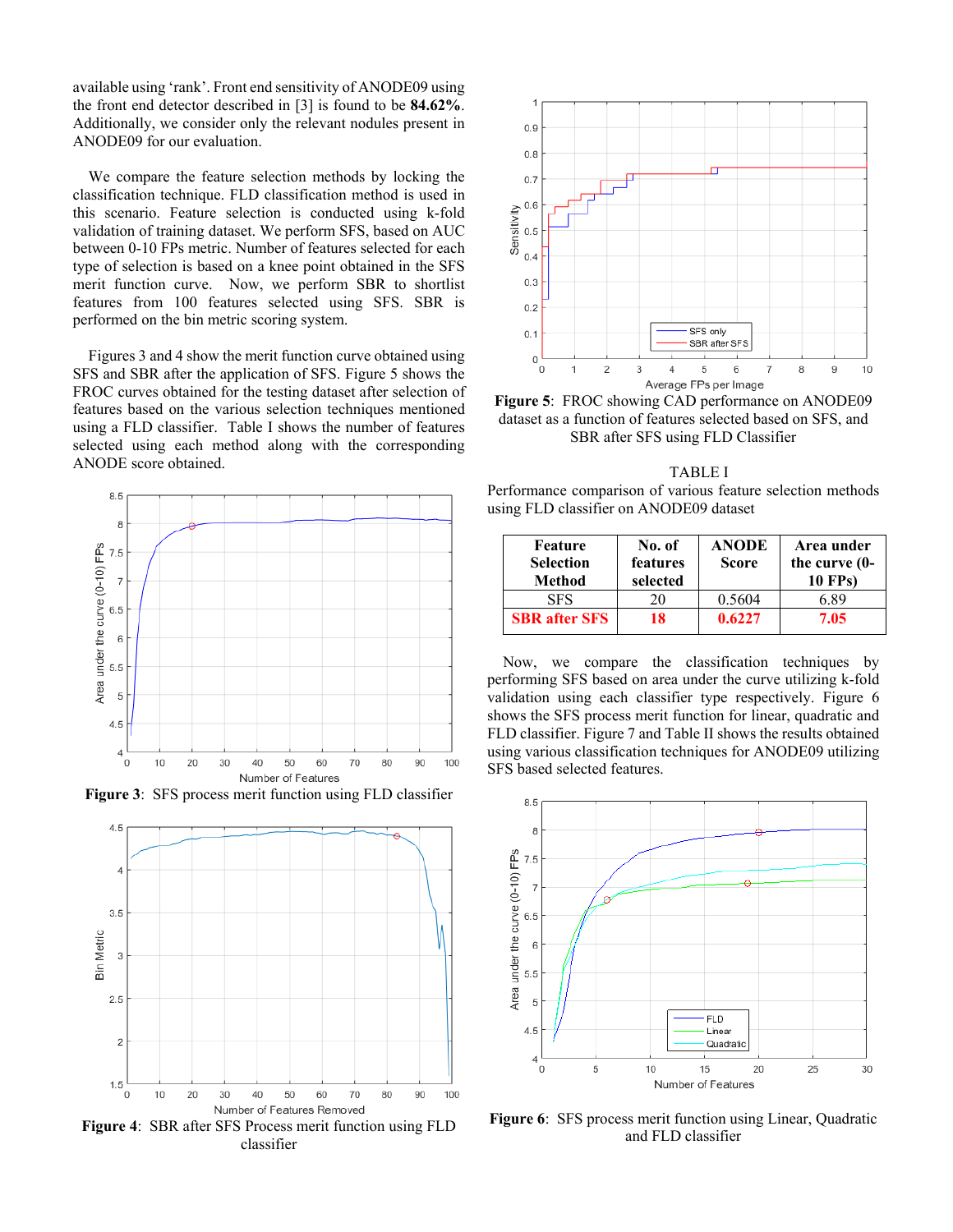

**Figure 7**: FROC showing CAD performance on ANODE09 dataset as a function of classifier (Linear, Quadratic and FLD) using SFS based selected features

 TABLE II Performance comparison of various classification methods using SFS feature selection method on ANODE09 dataset

| Type of<br><b>Classification</b> | No. of<br>features<br>selected | <b>ANODE</b><br><b>Score</b> | Area under<br>the curve (0-<br><b>10 FPs)</b> |
|----------------------------------|--------------------------------|------------------------------|-----------------------------------------------|
| Linear                           | 19                             | 0.4652                       | 6.35                                          |
| Quadratic                        |                                | 0.3590                       | 5.96                                          |
| FL D                             | 20                             | 0.5604                       | 6.89                                          |

#### VI. CONCLUSIONS

The results obtained suggest that among the feature selection methods implemented in this paper, SBR after SFS provides the best results. This method enables the selection algorithm to identify the optimal set of features which are not only optimized for AUC but also bin metric during SBR which enables the CAD system to provide higher sensitivity results even at lower FPs. SBR method removes certain features that might be present redundantly due to SFS.

Classification results clearly suggest that FLD classifier performs the best among the classifiers presented in this paper. This might be due to the fact that overall covariance is estimated based on the average of covariance of both nodules and nonnodules. The number of nodules present in a dataset are too less when compared to non-nodules which might lead to poor covariance estimation of nodules, hence poor performance in case of quadratic classifier. However, the performance gets slightly better in case of linear as it estimates a single overall covariance thereby giving more weightage to non-nodules.

Early detection of such pulmonary nodules can have significant impact on early lung cancer detection. This effort enhances the fundamental knowledge of various feature selection and classification techniques that can be implemented in a CAD system. Furthermore, this CAD system serves as a new benchmark for future research efforts.

#### **REFERENCES**

[1] Cancer Facts and Figures 2015. The American Cancer Society.

[2] Henschke, C.I., McCauley, D.I., Yankelevitz, D.F., Naidich, D.P., McGuniness, G. Miettinen, O.S., Libby, D.M., Pasmantier, M.W., Koizumi, J., Altorki, N.K., Smith, J.P., 1999. "Early cancer action project: overall design and findings from baseline screening". Lancet, 354 (1973), 99-105.

[3] Kebede Temesguen M., Hardie Russell C., Rogers Steven K. "A new computationally efficient CAD system for pulmonary nodule detection in CT imagery", Medical Image Analysis, Vol. 14, No. 3, 2010, Pages 390-406.

[4] Van Ginneken, Bram, Samuel G. Armato, Bartjan de Hoop, Saskia van Amelsvoort-van de Vorst, Thomas Duindam, Meindert Niemeijer, Keelin Murphy et al. "Comparing and combining algorithms for computer-aided detection of pulmonary nodules in computed tomography scans: the ANODE09 study", Medical image analysis, Vol. 14, No. 6, 2010, Pages 707-722.

[5] Okumura Toshiaki, Tomoko Miwa, Junichi Kako, Shinji Yamamoto, Mitsuomi Matsumoto, Yukio Tateno, Takeshi Iinuma, and Tohru Matsumoto. "Variable N-Quoit filter applied for automatic detection of lung cancer by X-ray CT", Computer Assisted Radiology and Surgery (CAR'98), 1998, Pages 242- 247.

[6] Kanazawa Keizo, Yoshiki Kawata, Noboru Niki, Hitoshi Satoh, Hironobu Ohmatsu, Ryutarou Kakinuma, Masahiro Kaneko, Noriyuki Moriyama, and Kenji Eguchi. "Computeraided diagnosis for pulmonary nodules based on helical CT images", Computerized Medical Imaging and Graphics, Vol. 22, No. 2, 1998, Pages 157-167.

[7] Hadjiiski Lubomir, Berkman Sahiner, Heang-Ping Chan, Nicholas Petrick, and Mark Helvie. "Classification of malignant and benign masses based on hybrid ART2LDA approach", IEEE Transactions on Medical Imaging, Vol.18, No. 12, 1999, Pages 1178-1187.

[8] Armato III, Samuel G., Maryellen L. Giger, and Heber MacMahon. "Automated detection of lung nodules in CT scans: preliminary results", Medical physics, Vol.28, No. 8, 2001, Pages 1552-1561.

[9] Lee Yongbum, Takeshi Hara, Hiroshi Fujita, Shigeki Itoh, and Takeo Ishigaki. "Automated detection of pulmonary nodules in helical CT images based on an improved templatematching technique", IEEE Transactions on Medical Imaging, Vol. 20, No. 7, 2001, Pages 595-604.

[10] Näppi Janne, and Hiroyuki Yoshida. "Automated detection of polyps with CT colonography: evaluation of volumetric